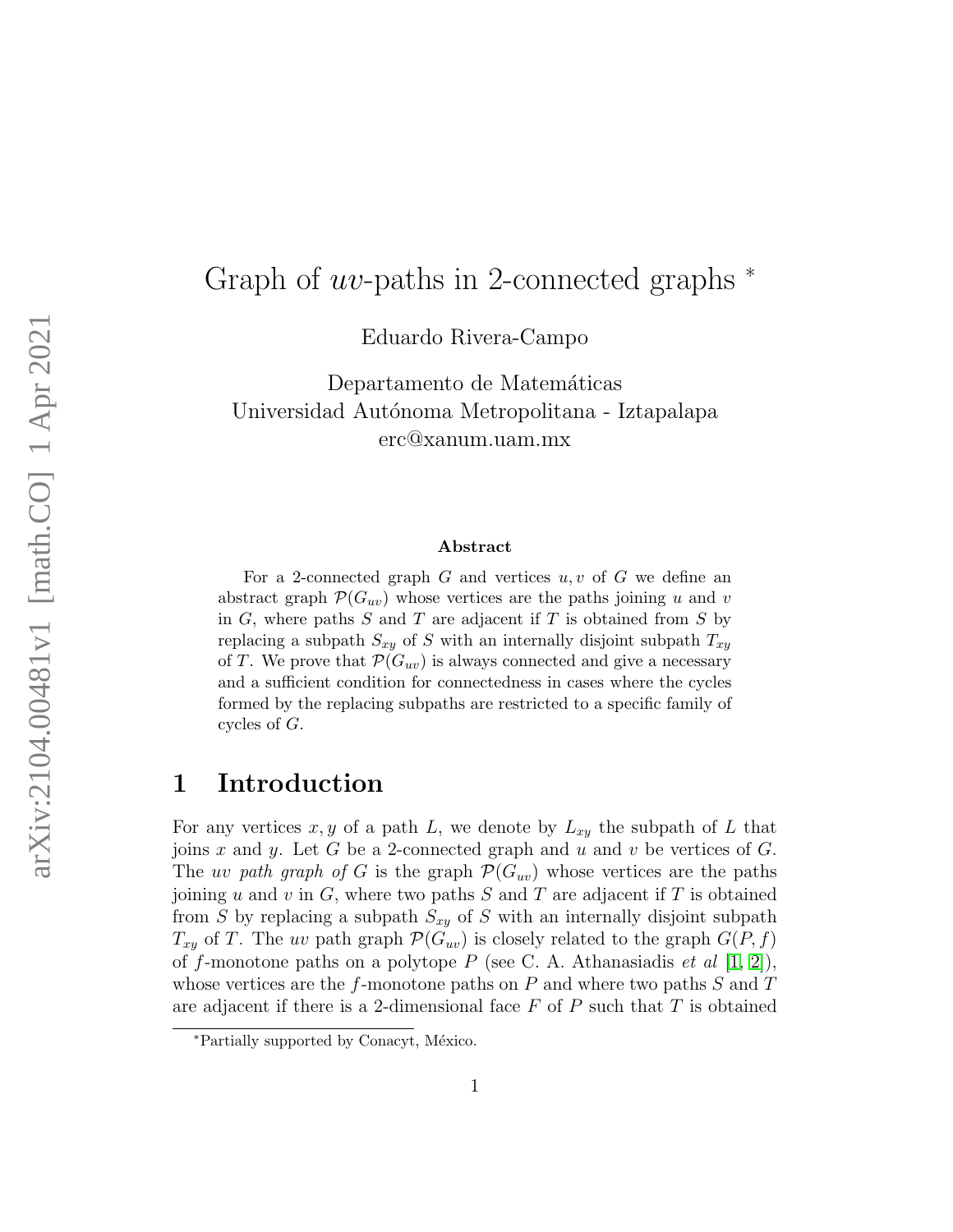from S by replacing an f-monotone subpath of S contained in  $F$  with the complementary  $f$ -monotone subpath of  $T$  contained in  $F$ .

In Section [2](#page-2-0) we show that the graphs  $\mathcal{P}(G_{uv})$  are always connected as is the case for the graphs  $G(P, f)$ .

If S and T are adjacent paths in a uv-path graph  $\mathcal{P}(G_{uv})$ , then  $S \cup T$  is a subgraph of G consisting of a unique cycle  $\sigma$  joined to u and v by disjoint paths  $P_u$  and  $P_v$ . See Figure [1.](#page-1-0)



<span id="page-1-0"></span>Figure 1:  $S \cup T$ 

Let C be a set of of cycles of G; the uv-path graph of G defined by C is the spanning subgraph  $\mathcal{P}_{\mathcal{C}}(G_{uv})$  of  $\mathcal{P}(G_{uv})$  where two paths S and T are adjacent if and only if the unique cycle  $\sigma$  which is contained in  $S \cup T$  lies in  $\mathcal{C}$ . A graph  $\mathcal{P}_{\mathcal{C}}(G_{uv})$  may be disconnected.

The uv path graph  $\mathcal{P}(G_{uv})$  is also related to the well-known tree graph  $\mathcal{T}(G)$  of a connected graph G, studied by R. L. Cummins [\[3\]](#page-8-2), in which the vertices are the spanning trees of G and the edges correspond to pairs of trees S and R which are obtained from each other by a single edge exchange. As in the uv path graph, if two trees S and R are adjacent in  $\mathcal{T}(G)$ , then  $S \cup R$ is a subgraph of G containing a unique cycle. X. Li et al  $[5]$  define, in an analogous way, a subgraph  $\mathcal{T}_{\mathcal{C}}(G)$  of  $\mathcal{T}(G)$  for a set of cycles C of G and give a necessary condition and a sufficient condition for  $\mathcal{T}_{\mathcal{C}}(G)$  to be connected. In sections [3](#page-3-0) and [4](#page-4-0) we show that the same conditions apply to uv path graphs  $\mathcal{P}_{\mathcal{C}}(G_{uv}).$ 

Similar results are obtained by A. P. Figueroa *et al* [\[4\]](#page-8-3) with respect to the perfect matching graph  $\mathcal{M}(G)$  of a graph G where the vertices are the perfect matchings of  $G$  and in which two matchings  $L$  and  $N$  are ajacent if their symmetric difference is a cycle of  $G$ . Again, if  $L$  and  $N$  are adjacent matchings in  $\mathcal{M}(G)$ , then  $L \cup M$  contains a unique cycle of G.

For any subgraphs F and H of a graph G, we denote by  $F\Delta H$  the subgraph of G induced by the set of edges  $(E(F) \setminus E(H)) \cup (E(H) \setminus E(F))$ .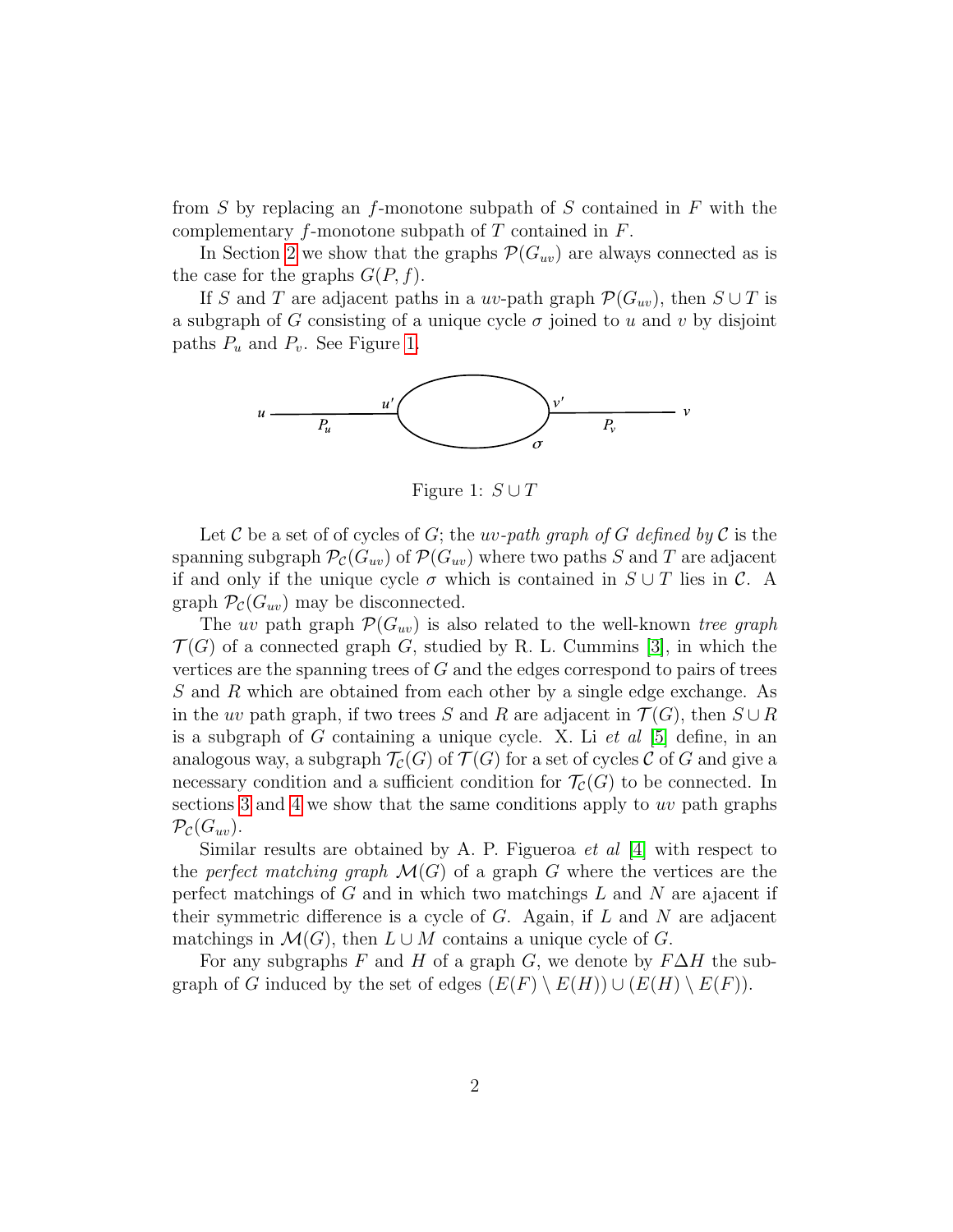#### <span id="page-2-0"></span>2 Preliminary results

In this section we prove that the uv path graph is connected for any 2connected graph G and give an upper bound for the diameter of a graph  $\mathcal{P}(G_{uv}).$ 

<span id="page-2-1"></span>**Theorem 1.** Let G be a 2-connected graph. The uv-path graph  $\mathcal{P}(G_{uv})$  is connected for every pair of vertices u, v of G.

*Proof.* For any different uv paths Q and R in G denote by  $n(Q, R)$  the number of consecutive initial edges  $Q$  and  $R$  have in common. Assume the result is false and choose two uv paths  $S: u = x_0, x_1, \ldots, x_s = v$  and  $T: u =$  $y_0, y_1, \ldots, y_t = v$  in different components of  $\mathcal{P}(G_{uv})$  for which  $n^* = n(S,T)$ is maximum.

Since edges  $x_{n^*}x_{n^*+1}$  and  $y_{n^*}y_{n^*+1}$  are not equal,  $x_{n^*+1} \neq y_{n^*+1}$ . Let  $j = min\{i : x_{n^*+i} \in V(T)\}\$ and  $k = min\{i : y_{n^*+i} \in V(S)\}\$ and let l and m be integers such that  $y_l = x_{n^*+j}, x_m = y_{n^*+k}$ . Consider the path:

 $S': u = x_0, x_1, \ldots, x_{n^*}, y_{n^*+1}, y_{n^*+2}, \ldots, y_{n^*+k}, x_{m+1}, x_{m+2}, \ldots, x_s = v$ 

Paths S and S' are adjacent in  $\mathcal{P}(G_{uv})$  since S' is obtained from S by replacing the subpath  $x_{n^*}, x_{n^*+1}, \ldots, x_m$  of S with the subpath  $y_{n^*}, y_{n^*+1}, \ldots,$  $y_{n^*+k}$  of S'. Notice that  $n(S',T) \ge n(S,T)+1$  since  $x_0x_1, x_1x_2, \ldots, x_{n^*-1}x_{n^*}$ ,  $x_{n^*}y_{n^*+1} \in E(S') \cap E(T)$ . By the choice of S, and T, paths S' and T are connected in  $P(G_{uv})$ . This implies that S and T are also connected in  $\mathcal{P}(G_{uv})$ which is a contradiction.

 $\Box$ 

For any two vertices u and v of a connected graph G we denote by  $d_G(u, v)$ the distance between u and v in  $G$ , that is the length of a shortest uv path in  $G$ . The diameter of a connected graph  $G$  is the maximum distance among pairs of vertices of G. For a path P, we denote by  $l(P)$  the length of P.

<span id="page-2-2"></span>**Theorem 2.** Let u and v be vertices of a 2-connected graph  $G$ . The diameter of the graph  $\mathcal{P}(G_{uv})$  is at most  $2d_G(u, v)$ .

*Proof.* Let S and T be uv paths in G and let P be a shortest uv path in G. From the proof of Theorem [1](#page-2-1) one can see that there are two paths  $Q_S$  and  $Q_T$  in  $\mathcal{P}(G_{uv})$ , each with length at most  $l(P)$ , joining S to P and T to P, respectively. Clearly  $Q_S \cup Q_T$  contains a path joining S and T in  $\mathcal{P}(G_{uv})$ with length at most  $2l(P) = 2d_G(u, v)$ .  $\Box$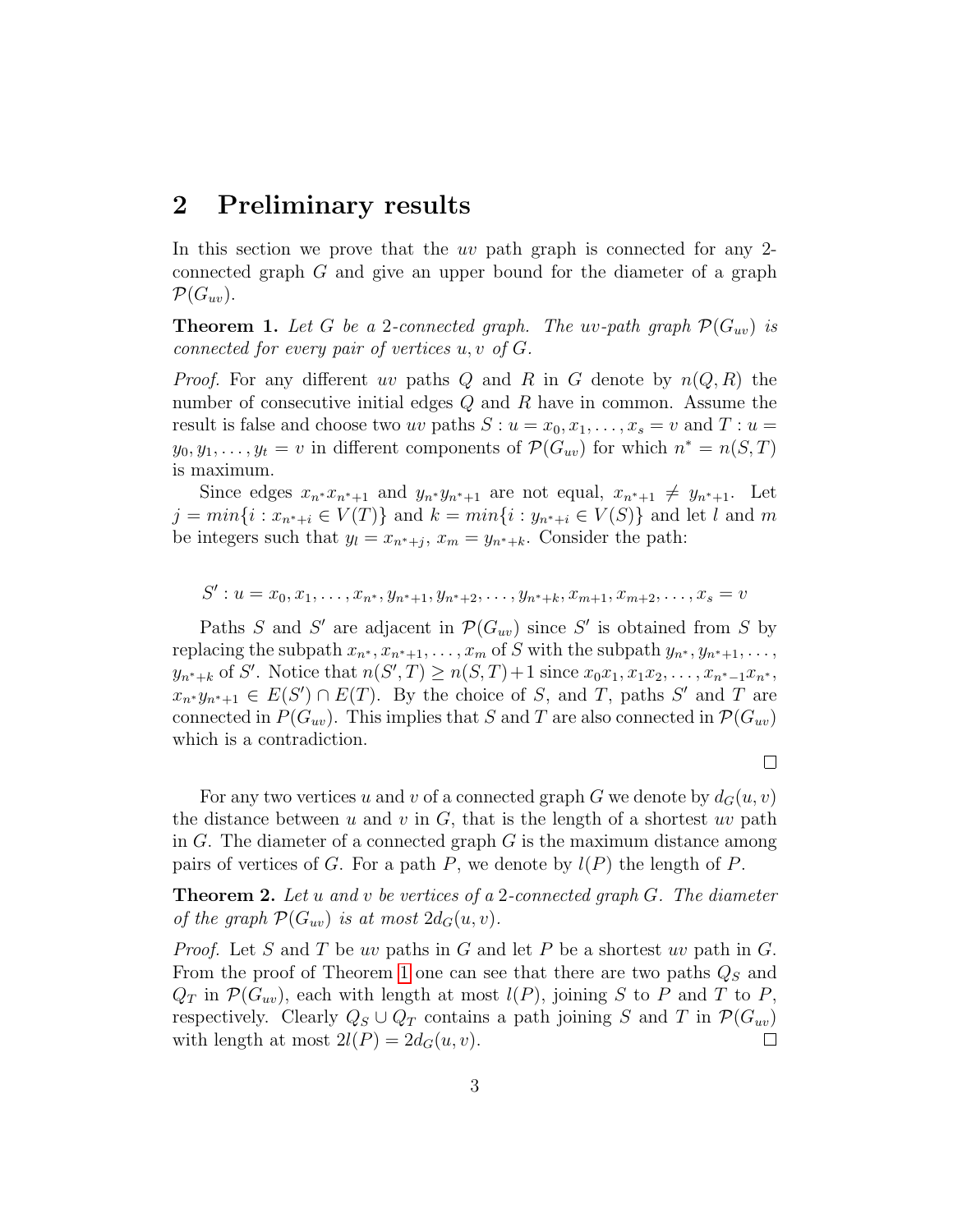In Figure [2](#page-3-1) we show a 2-connected graph  $G<sup>2</sup>$  and paths S and T joining vertices u and v of  $G^2$  such that  $d_{G^2}(u,v) = 2$  and  $d_{\mathcal{P}(G^2_{uv})}(S,T) = 4$ . For any positive integer  $k > 2$  the graph  $G^2$  can be extended to a graph  $G^k$  such that  $d_{G^k}(u, v) = k$  and that the diameter of  $\mathcal{P}(G_{uv}^k)$  is 2k. This shows that Theorem [2](#page-2-2) is tight.



<span id="page-3-1"></span>Figure 2: Graph  $G^2$  and paths S and T.

#### <span id="page-3-0"></span>3 Necessary condition

Let u and v be vertices of a 2-connected graph  $G$  and  $S$  and  $T$  be two uv paths adjacent in  $\mathcal{P}(G_{uv})$ . Since T is obtained from S by replacing a subpath  $S_{xy}$  of S with an internally disjoint subpath  $T_{xy}$  of T, the graph  $S\Delta T$  is the cycle  $S_{xy} \cup T_{xy}$ .

<span id="page-3-2"></span>**Theorem 3.** Let G be a 2-connected graph, u and v be vertices of G and C be a set of cycles of G. If the graph  $\mathcal{P}_{\mathcal{C}}(G_{uv})$  is connected, then C spans the cycle space of G.

*Proof.* Let  $\sigma$  be a cycle of G. Since G is 2-connected, there are two disjoint paths  $P_u$  and  $P_v$  joining, respectively, u and v to  $\sigma$ . Denote by u' and v' the unique vertices of  $P_u$  and  $P_v$ , respectively, that lie in  $\sigma$ . Vertices u' and v' partition cycle  $\sigma$  into two internally disjoint paths Q and R. Let  $S = P_u \cup Q \cup P_v$  and  $T = P_u \cup R \cup P_v$ . Clearly S and T are two different uv paths in G such that  $S\Delta T = \sigma$ .

Since  $\mathcal{P}_{\mathcal{C}}(G_{uv})$  is connected, there are uv paths  $S = W_0, W_1, \ldots, W_k = T$ such that for  $i = 1, 2, \ldots k$ , paths  $W_{i-1}$  and  $W_i$  are adjacent in  $\mathcal{P}_{\mathcal{C}}(G_{uv})$ . For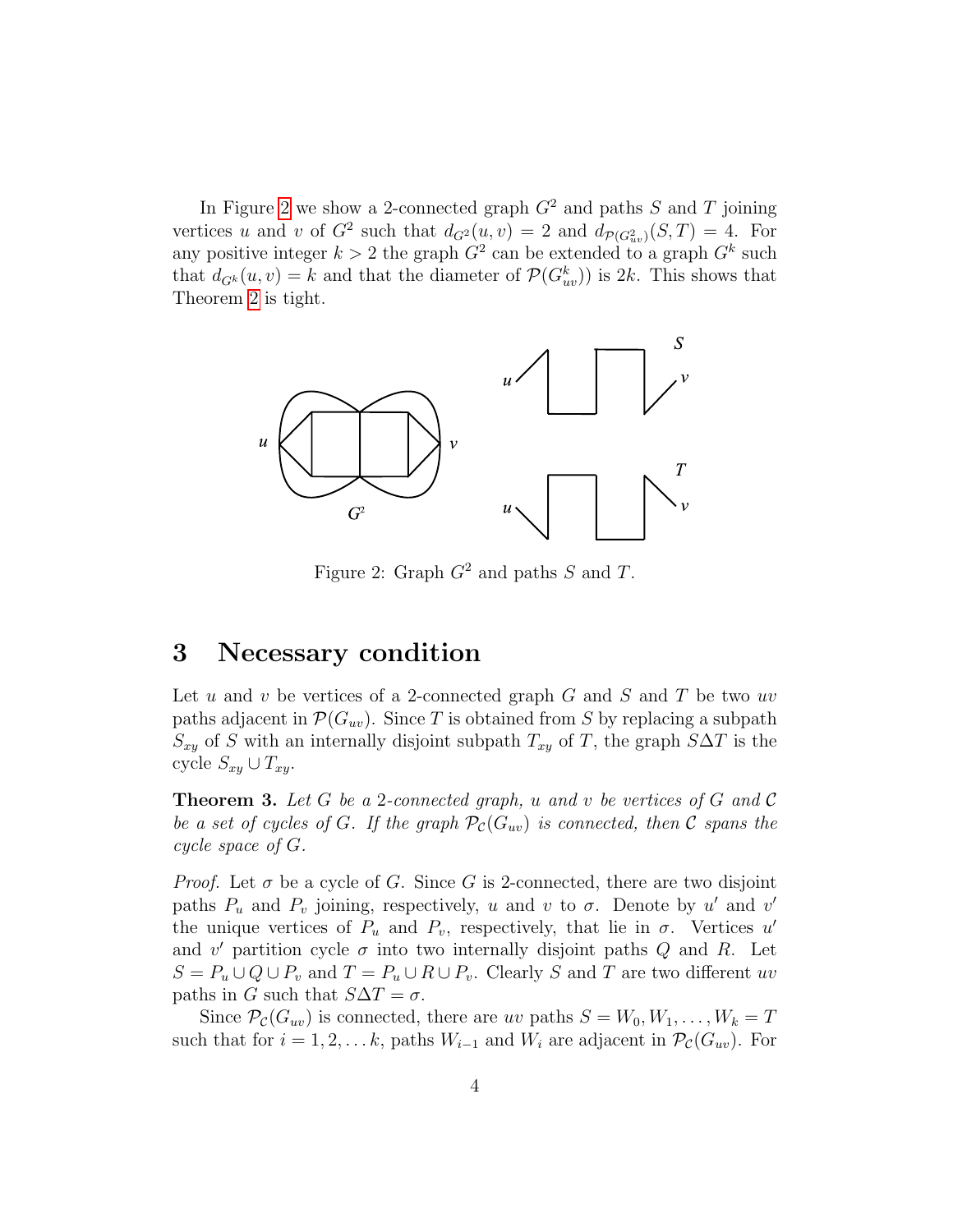$i = 1, 2, \dots k$  let  $\alpha_i = W_{i-1} \Delta W_i$ . Then  $\alpha_1, \alpha_2, \dots, \alpha_k$  are cycles in  $\mathcal C$  such that:

$$
\alpha_1 \Delta \alpha_2 \Delta \cdots \Delta \alpha_k = (W_0 \Delta W_1) \Delta (W_1 \Delta W_2) \Delta \cdots \Delta (W_{k-1} \Delta W_k) = W_0 \Delta W_k = \sigma
$$
  
Therefore *C* spans  $\sigma$ .

 $\Box$ 

Let G be a complete graph with four vertices  $u, x, y, v$  and let  $\mathcal{C} =$  $\{\alpha,\beta,\delta\},\$  where  $\alpha = uxv,\ \beta = uyv$  and  $\delta = uxyv$ . Set C spans the cycle space of G but the graph  $\mathcal{P}_{\mathcal{C}}(G_{uv})$  is not connected since the uv path uyxv is an isolated vertex of  $\mathcal{P}_{\mathcal{C}}(G_{uv})$ , see Fig [3.](#page-4-1) This shows that the condition in Theorem [3](#page-3-2) is not sufficient for  $P_{\mathcal{C}}(G_{uv})$  to be connected.



<span id="page-4-1"></span>Figure 3: Graph G, set  $\mathcal{C} = {\alpha, \beta, \delta}$  and graph  $\mathcal{P}_C(G_{uv})$ .

#### <span id="page-4-0"></span>4 Sufficient condition

A unicycle of a connected graph  $G$  is a spanning subgraph  $U$  of  $G$  that contains a unique cycle. Let u and v be vertices of a 2-connected graph  $G$ . A *uv-monocle* of G is a subgraph of G that consists of a cycle  $\sigma$  and two disjoint paths  $P_u$  and  $P_v$  that join, respectively u and v to  $\sigma$ , see Fig. [1.](#page-1-0) Clearly for each uv-monocle  $\mathcal M$  of a 2-connected graph  $G$ , there is a unicycle U of G that contains  $\mathcal{M}$ .

Let C be a set of cycles of G. A cycle  $\sigma$  of G has *Property*  $\Delta^*$  with respect to C if for every unicycle U containing  $\sigma$  there is an edge e of G, not in U and two cycles  $\alpha, \beta \in \mathcal{C}$ , contained in  $\mathcal{U} + e$ , such that  $\sigma = \alpha \Delta \beta$ .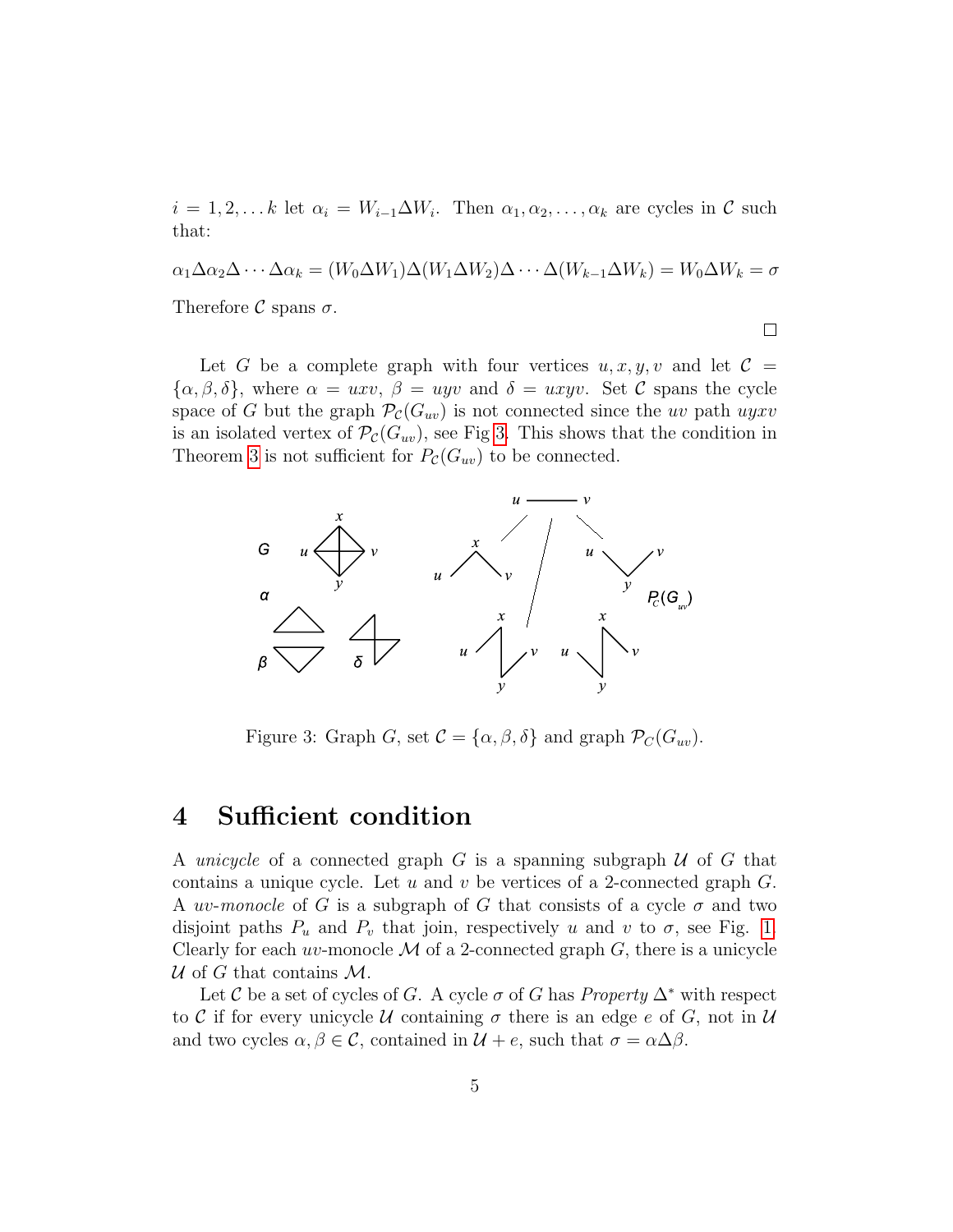<span id="page-5-1"></span>**Lemma 1.** Let G be a 2-connected graph and u and v be vertices of G. Also let C be a set of cycles of G and  $\sigma$  be a cycle having Property  $\Delta^*$  with respect to C. The graph  $\mathcal{P}_{\mathcal{C}\cup{\{\sigma\}}}(\mathcal{G}_{uv})$  is connected if and only if  $\mathcal{P}_{\mathcal{C}}(\mathcal{G}_{uv})$  is connected. *Proof.* If  $\mathcal{P}_{\mathcal{C}}(G_{uv})$  is connected, then  $\mathcal{P}_{\mathcal{C}\cup{\{\sigma\}}}(G_{uv})$  is connected since the for-

mer is a subgraph of the latter.

Assume now  $\mathcal{P}_{\mathcal{C}\cup{\{\sigma\}}}(G_{uv})$  is connected and let S and T be uv paths in G which are adjacent in  $\mathcal{P}_{\mathcal{C}\cup{\{\sigma\}}}(\mathcal{G}_{uv})$ . We show next that S and T are connected in  $\mathcal{P}_{\mathcal{C}}(G_{uv})$  by a path of length at most 2.

If  $\omega = S \Delta T \in \mathcal{C}$ , then S and T are adjacent in  $\mathcal{P}_{\mathcal{C}}(G_{uv})$ . For the case  $\omega = \sigma$  denote by M the uv-monocle given by  $S \cup T$ .

Let U be a unicycle of G containing M. Since  $\sigma$  has Property  $\Delta^*$  with respect to C, there exists an edge  $e = xy$  of G, not in U, and two cycles  $\alpha, \beta \in \mathcal{C}$  contained in  $\mathcal{U} + e$  such that  $\sigma = \alpha \Delta \beta$ .

Let x' and y' denote the vertices in M which are closest in  $\mathcal U$  to x and y, respectively. Then there exists a path  $R_{x'y'}$  in G, with edges in  $E(\mathcal{U} +$  $e) \setminus E(\mathcal{M})$  joining x' and y' and such that cycles  $\alpha$  and  $\beta$  are contained in  $\mathcal{M} \cup R_{x'y'}$ . We analyze several cases according to the location of  $x'$  and  $y'$  in  $\mathcal{M}.$ 

Denote by  $P_u$  and  $P_v$  the unique paths, contained in  $\mathcal{M}$ , that join u and v to  $\sigma$  and by u' and v' the vertices where  $P_u$  and  $P_v$ , respectively, meet  $\sigma$ .

Case 1.-  $x' \in V(P_u)$ ,  $y' \in V(P_v)$ . Without loss of generality we assume  $\alpha = S_{x'y'} \cup R_{y'x'}$  and  $\beta = T_{x'y'} \cup R_{y'x'}$ , see Fig. [4.](#page-5-0)



<span id="page-5-0"></span>Figure 4: Left:  $\mathcal{M} \cup R_{y'x'}$ . Right: Cycles  $\alpha$  and  $\beta$ .

Let Q be the uv-path obtained from S by replacing  $S_{x'y'}$  with  $R_{x'y'}$ . Notice that Q can also be obtained from T by replacing  $T_{x'y'}$  with  $R_{x'y'}$ .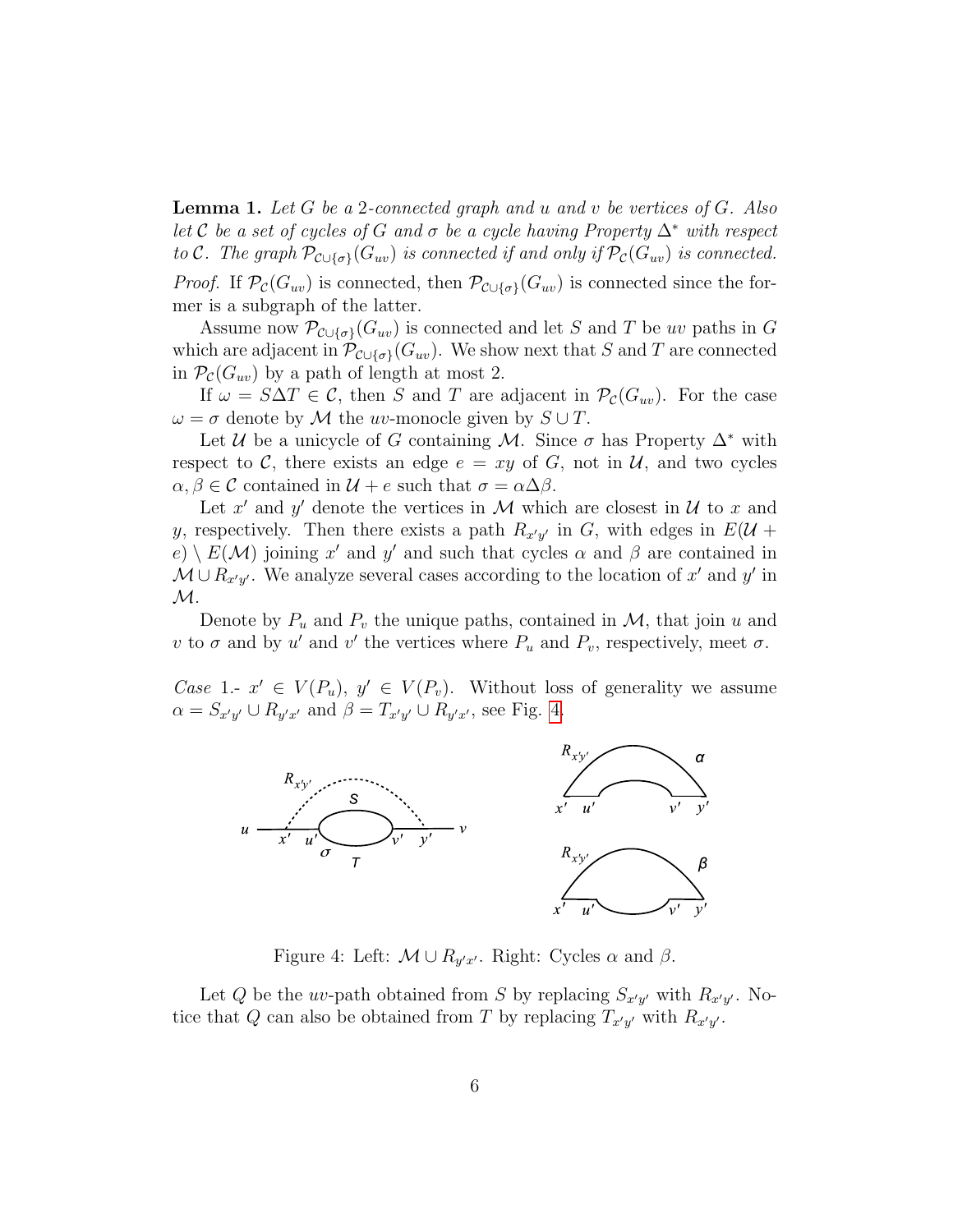Case 2.-  $x' \in V(P_u)$ ,  $y' \in S \cap \sigma$ . Without loss of generality we assume  $\alpha = S_{x'y'} \cup R_{y'x'}$  and  $\beta = T_{x'v'} \cup S_{v'y'} \cup R_{y'x'}$ , see Fig. [5.](#page-6-0)



<span id="page-6-0"></span>Figure 5: Left:  $\mathcal{M} \cup R_{y'x'}$ . Right: Cycles  $\alpha$  and  $\beta$ .

Again let Q be the uv-path obtained from S by replacing  $S_{x'y'}$  with  $R_{x'y'}$ . In this case, Q can also be obtained from T by replacing  $T_{x'v'}$  with  $R_{x'y'} \cup S_{y'v'}$ .

Case 3.-  $x', y' \in S \cap \sigma$ . Without loss of generality we assume  $\alpha = S_{x'y'} \cup R_{y'x'}$ and  $\beta = S_{u'x'} \cup R_{x'y'} \cup S_{y'v'} \cup T_{v'u'}$ , see Fig. [6.](#page-6-1)



<span id="page-6-1"></span>Figure 6: Left:  $\mathcal{M} \cup R_{y'x'}$ . Right: Cycles  $\alpha$  and  $\beta$ .

Let Q be the uv-path obtained from S by replacing  $S_{x'y'}$  with  $R_{x'y'}$ . Path Q is also obtained from T by replacing  $T_{u'v'}$  with  $S_{u'x'} \cup R_{x'y'} \cup S_{y'v'}$ .

Case 4.-  $x' \in S \cap \sigma$  and  $y' \in T \cap \sigma$ . Without loss of generality we assume  $\alpha = S_{u'x'} \cup R_{x'y'} \cup T_{y'u'}$  and  $\beta = T_{y'v'} \cup S_{v'x'} \cup R_{x'y'}$ , see Fig. [7.](#page-7-0)

Let Q be the uv-path obtained from S by replacing  $S_{u'x'}$  with  $T_{u'y'} \cup R_{y'x'}$ . Now Q can also be obtained from T by replacing  $T_{y'v'}$  with  $R_{y',x'} \cup S_{x'v'}$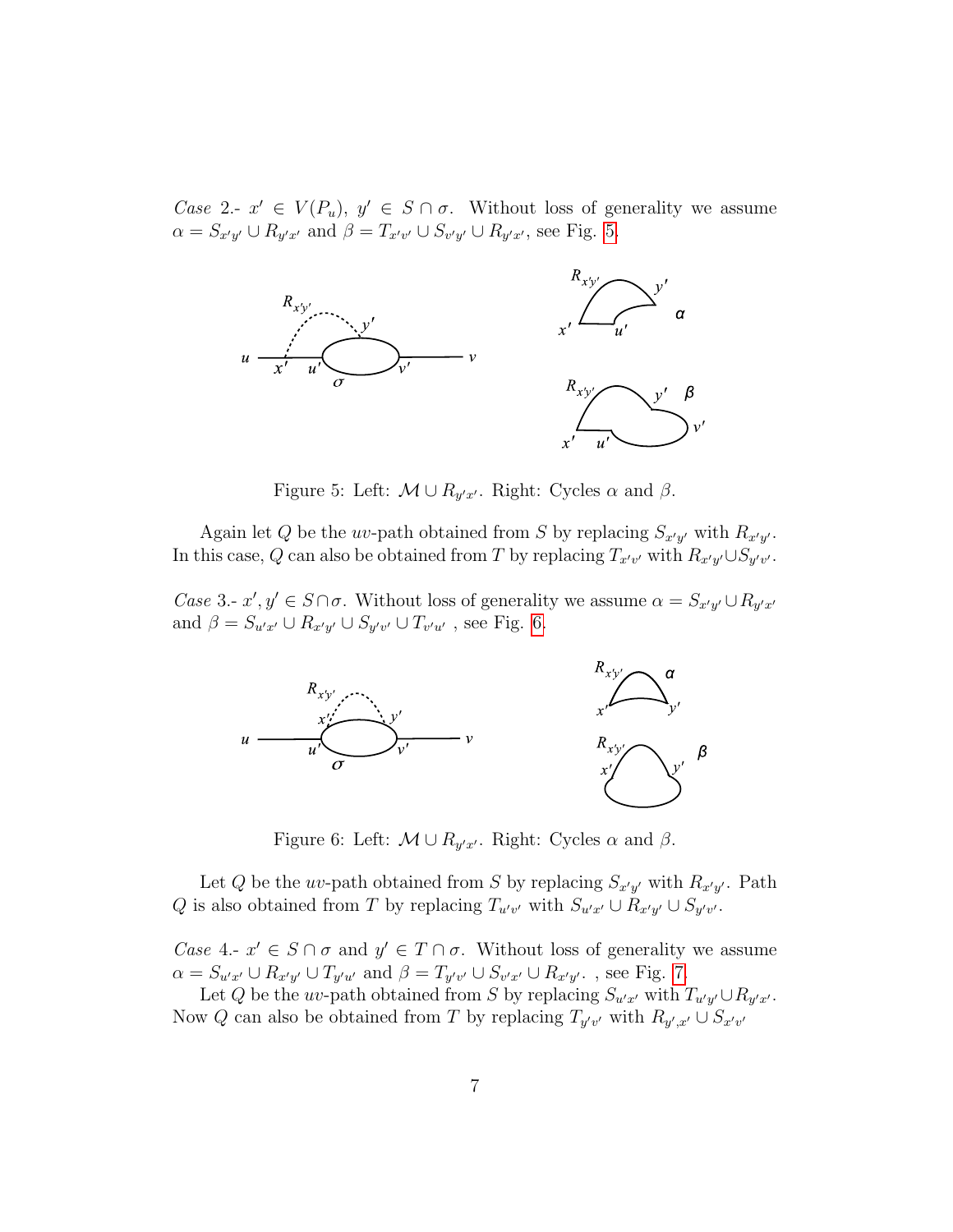

<span id="page-7-0"></span>Figure 7: Left:  $\mathcal{M} \cup R_{y'x'}$ . Right: Cycles  $\alpha$  and  $\beta$ .

In each case  $S\Delta Q = \alpha$  and  $Q\Delta T = \beta$ . Since  $\alpha, \beta \in C$ , path S is adjacent to Q and path Q is adjacent to T in  $P_{\mathcal{C}}(G_{uv})$ . Therefore S and T are connected in  $\mathcal{P}_{\mathcal{C}}(G_{uv})$  by a path with length at most 2.

All remaining cases are analogous to either Case 2 or to Case 3.

 $\Box$ 

Consider a 2-connected graph  $G$  with two specified vertices  $u$  and  $v$  and let C be a set of cycles of G. Construct a sequence of sets of cycles  $\mathcal{C} =$  $\mathcal{C}_0, \mathcal{C}_1, \ldots, \mathcal{C}_k$  as follows: If there is a cycle  $\sigma_1$  not in  $\mathcal{C}_0$  that has Property  $\Delta^*$ with respect to  $\mathcal{C}_0$  add  $\sigma_1$  to  $\mathcal{C}_0$  to obtain  $\mathcal{C}_1$ . At step t add to  $\mathcal{C}_t$  a new cycle  $\sigma_{t+1}$  (if it exists) that has Property  $\Delta^*$  with respect to  $\mathcal{C}_t$  to obtain  $\mathcal{C}_{t+1}$ . Stop at a step k where there are no cycles, not in  $\mathcal{C}_k$ , having Property  $\Delta^*$  with respect to  $\mathcal{C}_k$ . We denote by  $Cl(\mathcal{C})$  the final set obtained with this process. Li et al [\[5\]](#page-9-0) proved that the final set of cycles obtained is independent of which cycle  $\sigma_t$  is added at each step in the case of multiple possibilities.

A set of cycles of G is  $\Delta^*$ -dense if  $Cl(\mathcal{C})$  is the whole set of cycles of G.

<span id="page-7-1"></span>**Theorem 4.** If  $C$  is  $\Delta^*$ -dense, then  $\mathcal{P}_C(G_{uv})$  is connected.

*Proof.* Since C is  $\Delta^*$ -dense,  $Cl(C)$  is the set of cycles of G and therefore  $\mathcal{P}_{Cl(C)}(G_{uv}) = \mathcal{P}(G_{uv})$  which is connected by Theorem [1.](#page-2-1)

Let  $C = C_0, C_1, \ldots, C_k = Cl(C)$  be a sequence of sets of cycles obtained from C as above. By Lemma [1,](#page-5-1) all graphs  $\mathcal{P}_{Cl(C)}(G_{uv}) = \mathcal{P}_{\mathcal{C}_k}(G_{uv}), \mathcal{P}_{\mathcal{C}_{k-1}}(G_{uv}),$  $\ldots$ ,  $\mathcal{P}_{\mathcal{C}_0}(G_{uv}) = \mathcal{P}_{\mathcal{C}}(G_{uv})$  are connected.

Li *et al* [\[5\]](#page-9-0) proved the following: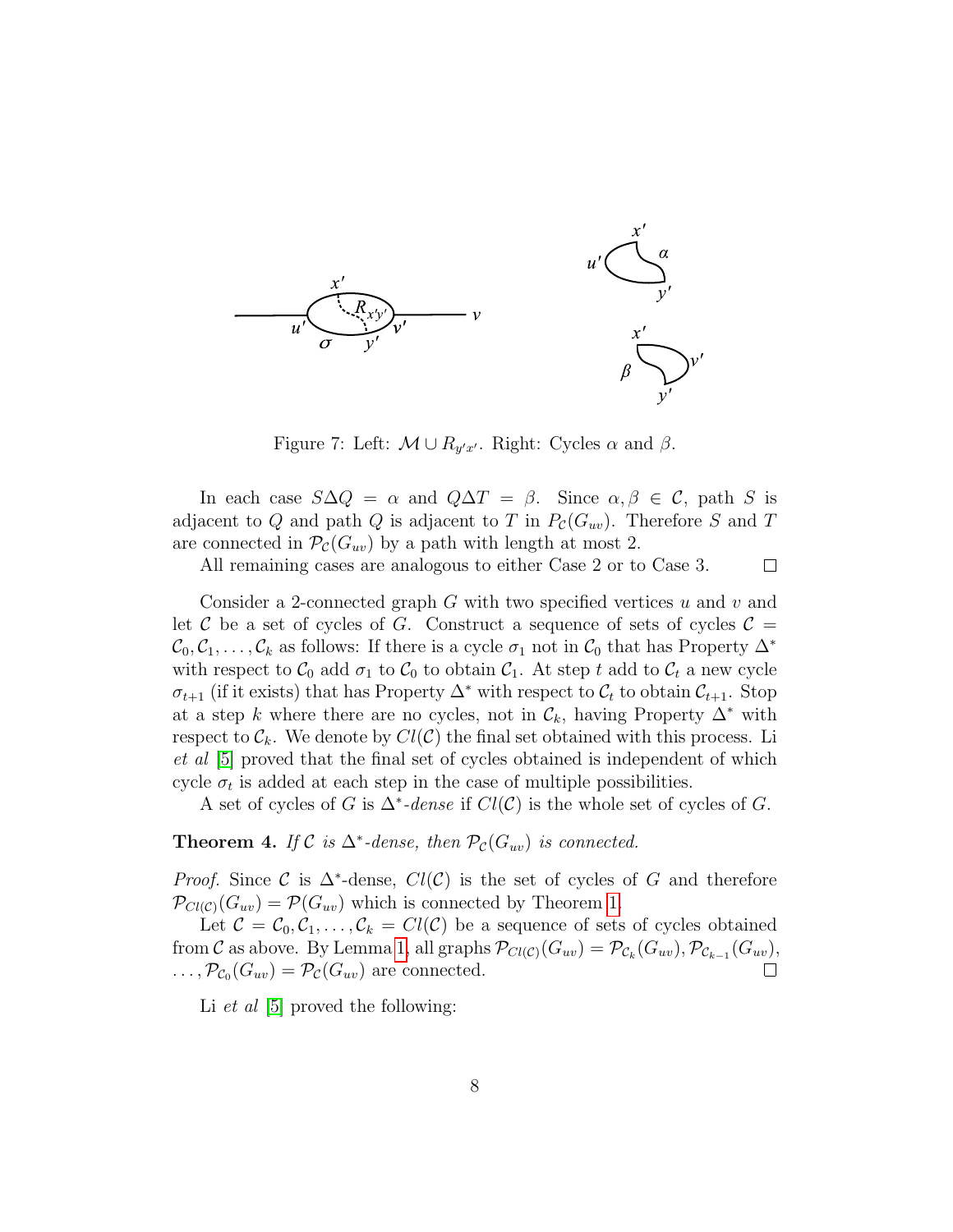<span id="page-8-4"></span>**Theorem 5.** If G is a plane 2-connected graph and C is the set of internal faces of G, then  $\mathcal C$  is  $\Delta^*$ -dense.

<span id="page-8-5"></span>**Theorem 6.** If G is a 2-connected graph and C is the set of cycles that contain a given edge e of G, then  $\mathcal C$  is  $\Delta^*$ -dense.

We end this section with the following immediate corollaries.

**Collorary 1.** Let u and v be vertices of a 2-connected plane graph  $G$ . If  $\mathcal C$ is the set of internal faces of G, then  $\mathcal{P}_{\mathcal{C}}(G_{uv})$  is connected.

*Proof.* By Theorem [5,](#page-8-4)  $\mathcal{C}$  is  $\Delta^*$ -dense and by Theorem [4,](#page-7-1)  $\mathcal{P}_{\mathcal{C}}(G_{uv})$  is connected.  $\Box$ 

<span id="page-8-6"></span>**Collorary 2.** Let u and v be vertices of a 2-connected graph G. If  $\mathcal{C}$  is the set of cycles of G that contain a given edge e, then  $P_{\mathcal{C}}(G_{uv})$  is connected.

*Proof.* By Theorem [6,](#page-8-5)  $\mathcal{C}$  is  $\Delta^*$ -dense and by Theorem [4,](#page-7-1)  $\mathcal{P}_{\mathcal{C}}(G_{uv})$  is connected.  $\Box$ 

**Collorary 3.** Let u and v be vertices of a 2-connected graph G. If  $\mathcal{C}_u$  is the set of cycles of G that contain vertex u, then  $\mathcal{P}_{\mathcal{C}_u}(G_{uv})$  is connected.

*Proof.* Let e be an edge of G incident with vertex u. Clearly the set  $\mathcal{C}(e)$  of cycles that contain edge e is a subset of the set  $\mathcal{C}_u$ . Therefore  $\mathcal{P}_{\mathcal{C}(e)}(G_{uv})$  is a subgraph of  $\mathcal{P}_{\mathcal{C}_u}(G_{uv})$ . By Corollary [2,](#page-8-6) the graph  $\mathcal{P}_{\mathcal{C}(e)}(G_{uv})$  is connected.

## References

- <span id="page-8-0"></span>[1] Athanasiadis, C.A.; de Loera, J. A.; Zhang, Z.; Enumerative problems for arborescences and monotone paths on polytopes, [arXiv:2002.00999v](http://arxiv.org/abs/2002.00999)1 [math.CO].
- <span id="page-8-1"></span>[2] Athanasiadis, C.A.; Edelman, P. H.; Reiner, V., Monotone paths on polytopes, Math. Z. 235 (2000), 315 – 334.
- <span id="page-8-2"></span>[3] Cummins, R. L., Hamilton circuits in tree graphs, IEEE Trans. Circuit Theory, vol. CT-13 (1966), 82–90,
- <span id="page-8-3"></span>[4] Figueroa, A. P.; Fresán-Figueroa, J.; Rivera-Campo, E., On the perfect matching graph defined by a set of cycles, Bol. Soc. Mat. Mex. 23 Issue 2  $(2017), 549 - 556.$